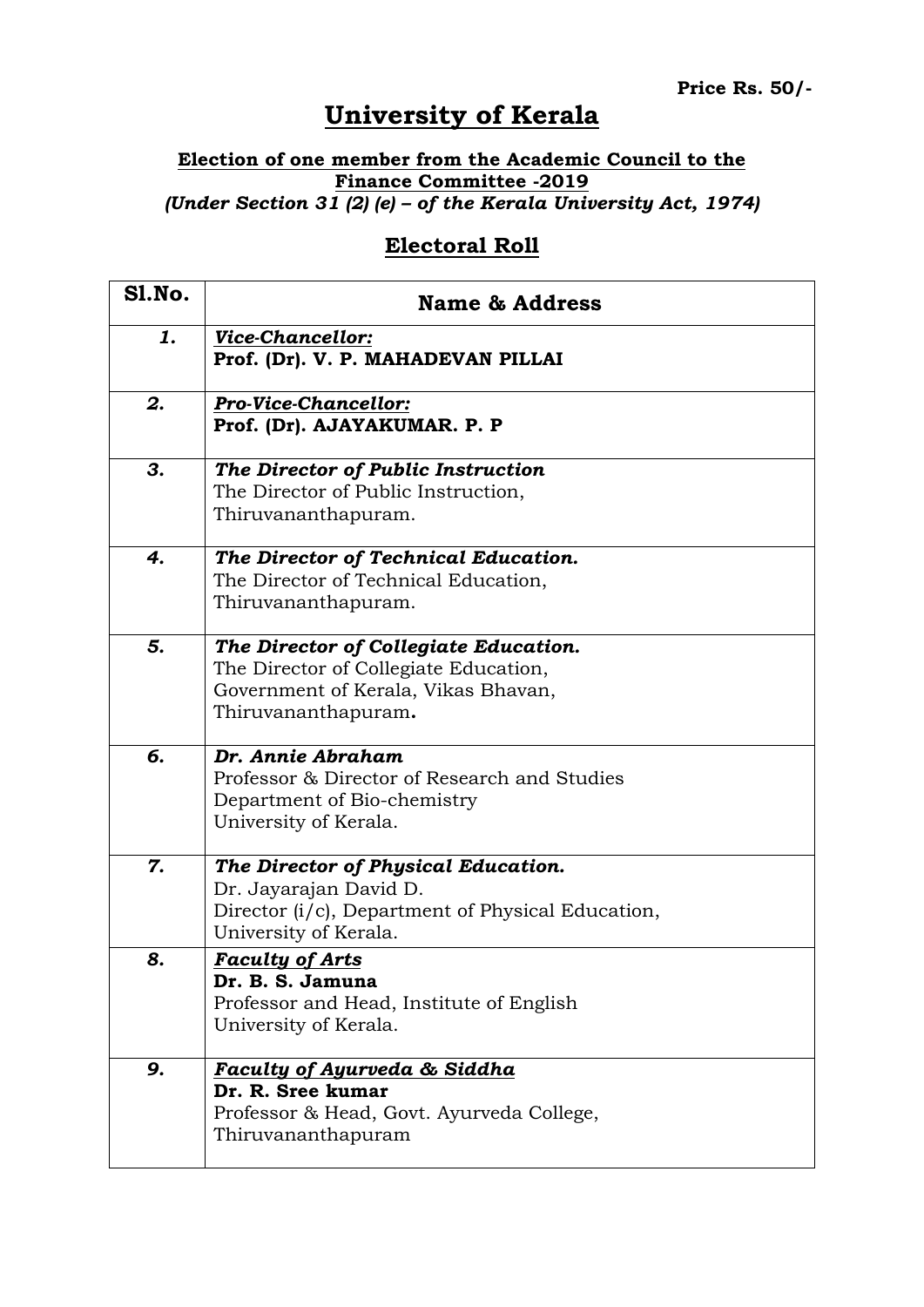| 10. | <b>Faculty of Commerce</b>                                        |
|-----|-------------------------------------------------------------------|
|     | Dr. S. Resia Beegam                                               |
|     | Professor & Head, Department of Commerce                          |
|     | University of Kerala.                                             |
|     |                                                                   |
| 11. | <b>Faculty of Education</b>                                       |
|     | Dr. Bindu R. L.                                                   |
|     | Associate Professor & Head, Department of Education               |
|     | University of Kerala.                                             |
|     |                                                                   |
| 12. | <b>Faculty of Engineering &amp; Technology</b><br>Dr. S. Anil Lal |
|     |                                                                   |
|     | Professor, Department of Mechanical Engineering,                  |
|     | College of Engineering                                            |
|     | Thiruvananthapuram.                                               |
| 13. | <b>Faculty of Law</b>                                             |
|     | Dr. K.C. Sunny                                                    |
|     | Vice Chancellor                                                   |
|     | The National University of Advanced Legal Studies                 |
|     | Kochi -68350                                                      |
|     |                                                                   |
| 14. | <b>Faculty of Management Studies</b>                              |
|     | Dr. K. S. Chandrasekhar                                           |
|     | Professor and Head, Institute of Management in Kerala             |
|     | University of Kerala.                                             |
| 15. | <b>Faculty of Oriental Studies</b>                                |
|     | Dr. R Jayachandran                                                |
|     | Professor, Department of Hindi                                    |
|     | University of Kerala.                                             |
|     |                                                                   |
| 16. | <b>Faculty of Physical Education</b>                              |
|     | Dr. Usha Sujit Nair                                               |
|     | Associate Professor, LNCP,                                        |
|     | Kariavattom P.O, University of Kerala.                            |
|     |                                                                   |
| 17. | <b>Faculty of Science</b>                                         |
|     | Dr. A. Gangaprasad                                                |
|     | Professor, Department of Botany                                   |
|     | University of Kerala.                                             |
| 18. | <b>Faculty of Fine Arts</b>                                       |
|     | Dr. Sobha B. Nair                                                 |
|     | Associate Professor, Government College for Women,                |
|     | Thiruvananthapuram.                                               |
|     |                                                                   |
| 19. | <b>Faculty of Homoeopathy</b>                                     |
|     | Dr. M. Jemini                                                     |
|     | Professor, Dept. of Practice of Medicine,                         |
|     | Govt. Homeopathic Medical College, Thiruvananthapuram             |
|     |                                                                   |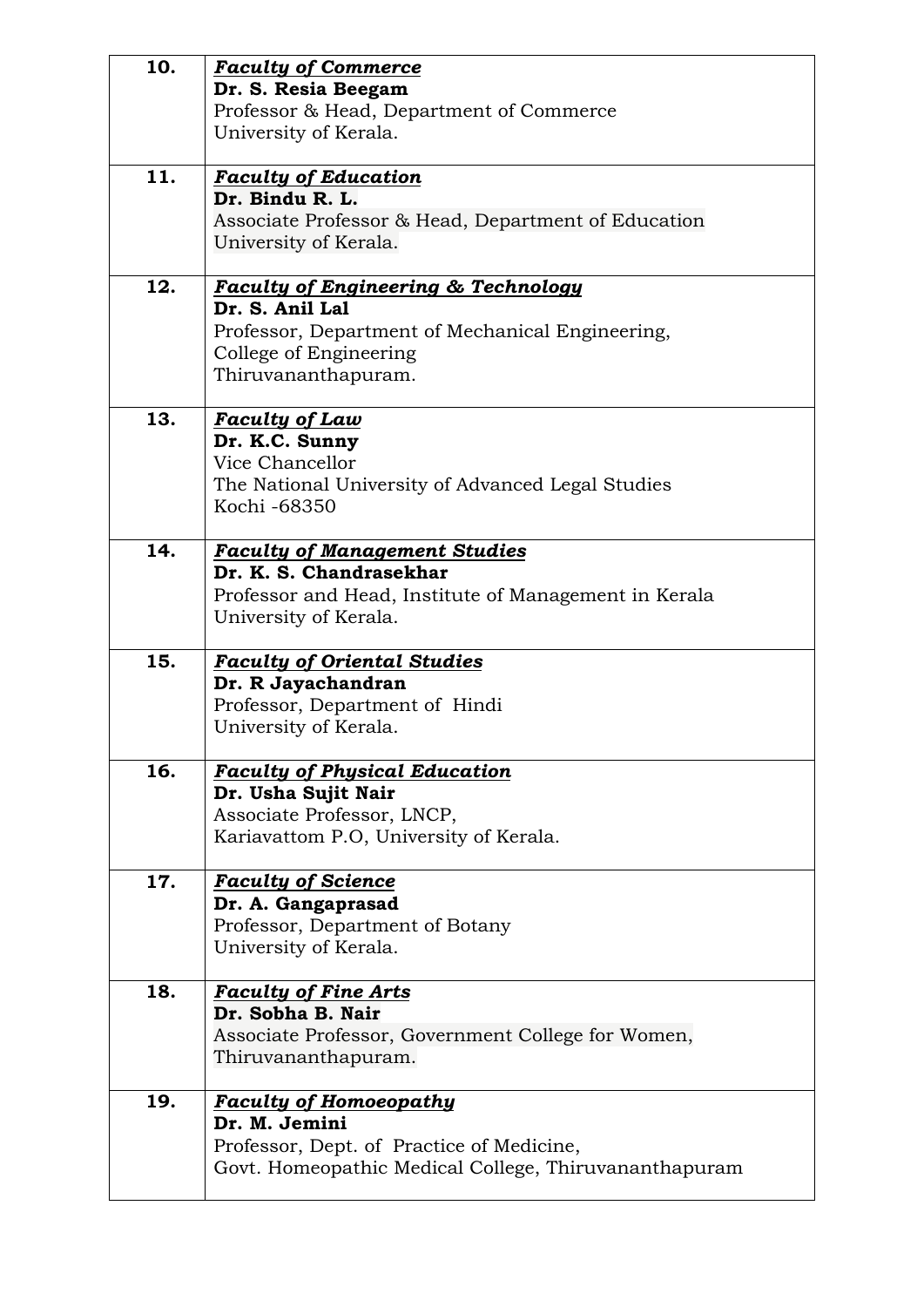| 20. | <b>Faculty of Social Sciences</b>                     |
|-----|-------------------------------------------------------|
|     | Dr. Shaji Varkey                                      |
|     | Associate Professor, Department of Political Science, |
|     | University of Kerala, Kariavattom.                    |
|     |                                                       |
| 21. | <b>Faculty of Medicine</b>                            |
|     | Dr. P. A. Mohammed Kunju                              |
|     | Professor & Head, Department of Pediatric Neurology,  |
|     | Government Medical College,                           |
|     | Thiruvananthapuram.                                   |
| 22. | <b>Faculty of Applied Sciences and Technology</b>     |
|     | Dr. Jaya D.S                                          |
|     | Professor, Department Environmental Sciences          |
|     | University of Kerala, Kariavattom                     |
|     |                                                       |
| 23. | <b>Faculty of Dentistry</b>                           |
|     | Dr. Anita Balan                                       |
|     | Principal, Government Dental College                  |
|     | Thiruvananthapuram.                                   |
|     |                                                       |
| 24. | <b>General Secretary of the University Union</b>      |
|     | Smt. Anju Krishna.G.T                                 |
|     | General Secretary, Kerala University Union            |
|     | II MA Political Science, SN college Kollam.           |
| 25. |                                                       |
|     | <b>Aquatic Biology &amp; Fisheries</b>                |
|     | Dr. A. Bijukumar<br>Professor & Head,                 |
|     | Department of Aquatic Biology & Fisheries,            |
|     | University of Kerala, Kariavattom.                    |
|     |                                                       |
| 26. | <b>Arabic</b>                                         |
|     | Dr. Thajudeen A. S.                                   |
|     | Assistant Professor & Head, Department of Arabic,     |
|     | University Campus, Kariavattom.                       |
|     |                                                       |
| 27. | Archaeology                                           |
|     | Dr. Preeta Nayar                                      |
|     | Reader and Head, Department of Archaeology,           |
|     | University Campus, Kariavattom.                       |
| 28. | <b>Biochemistry</b>                                   |
|     | Dr. Mini. S,                                          |
|     | Asso. Professor & Head,                               |
|     | Department of Biochemistry,                           |
|     | University Campus, Kariavattom.                       |
|     |                                                       |
| 29. | <b>Bio-Technology</b>                                 |
|     | Dr. A. Jayakumaran Nair,                              |
|     | Asst. Prof. & Head,                                   |
|     | Department of Bio-Technology,                         |
|     | University Campus, Kariavattom.                       |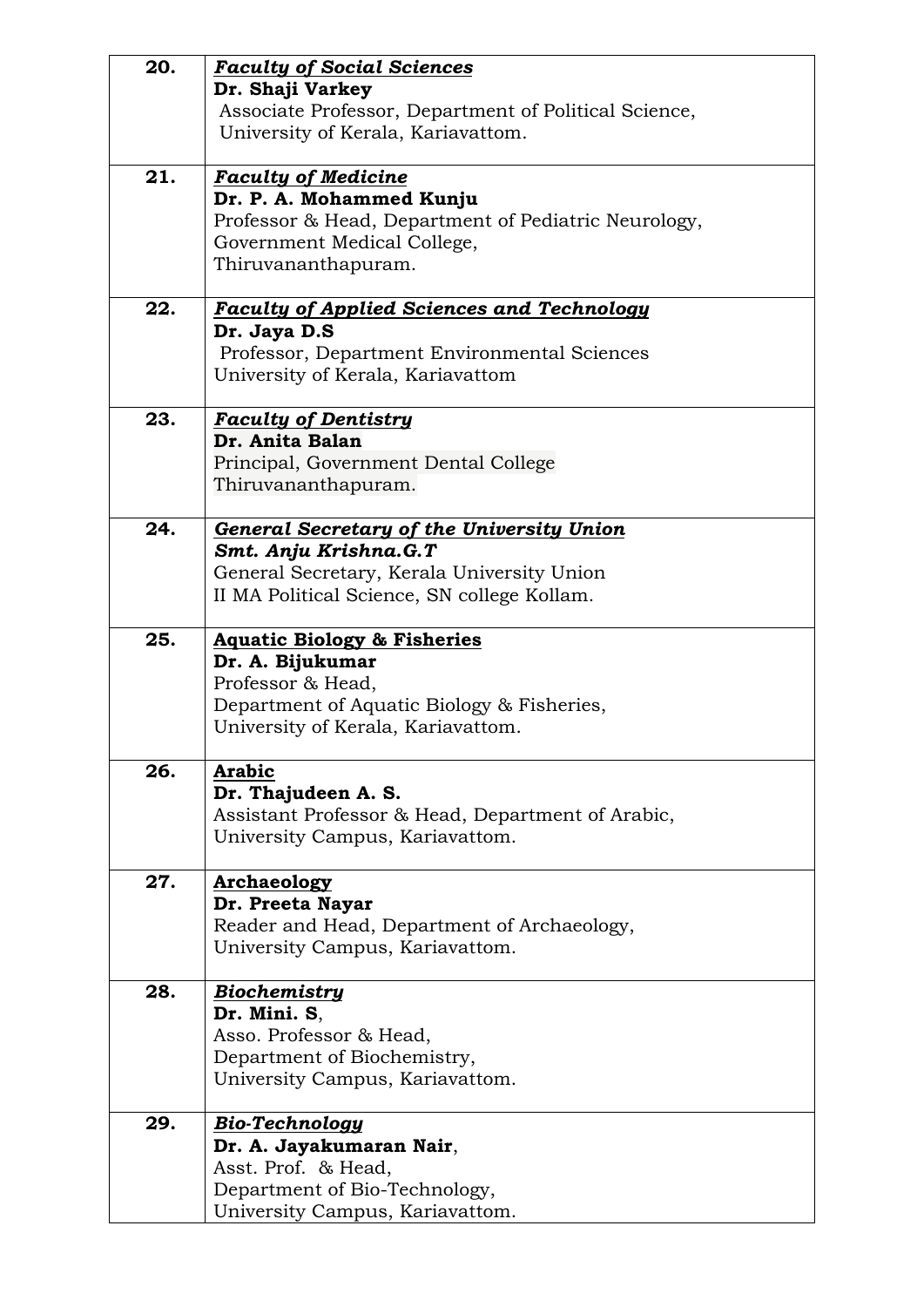| 30. | <b>Botany</b><br>Dr. T.S. Swapna,<br>Professor & Head, Department of Botany,<br>University Campus, Kariavattom.                                                  |
|-----|------------------------------------------------------------------------------------------------------------------------------------------------------------------|
| 31. | <b>Chemistry</b><br>Dr. Sony George<br>Assistant Professor & Head, Department of Chemistry,<br>University Campus, Kariavattom.                                   |
| 32. | <b>Commerce</b><br>Dr. G. Raju,<br>Professor & Head, Department of Commerce,<br>University Campus, Kariavattom.                                                  |
| 33. | <b>Communication &amp; Journalism</b><br>Dr. Lalmohan. P,<br>Asst. Prof. & Head,<br>Department of Communication & Journalism,<br>University Campus, Kariavattom. |
| 34. | <b>Computer Science</b><br>Dr. D. Muhammad Noorul Mubarak,<br>Assistant Professor & Head,<br>Department of Computer Science,<br>University Campus, Kariavattom.  |
| 35. | <u>Demography</u><br>Dr. P. Mohanachandran Nair,<br>Professor & Head,<br>Department of Demography,<br>University Campus, Kariavattom.                            |
| 36. | <b>Economics</b><br>Dr. Anitha .V,<br>Professor & Head,<br>Department of Economics,<br>University Campus, Kariavattom.                                           |
| 37. | Education<br>Dr. Bindhu R.L,<br>Associate Professor,<br>Department of Education,<br>Thycaud, Thiruvananthapuram                                                  |
| 38. | <b>Environmental Sciences</b><br>Dr. Sabu Joseph<br>Professor & Head,<br>Department of Environmental Sciences<br>University Campus, Gandhi Bhavan, Kariavattom.  |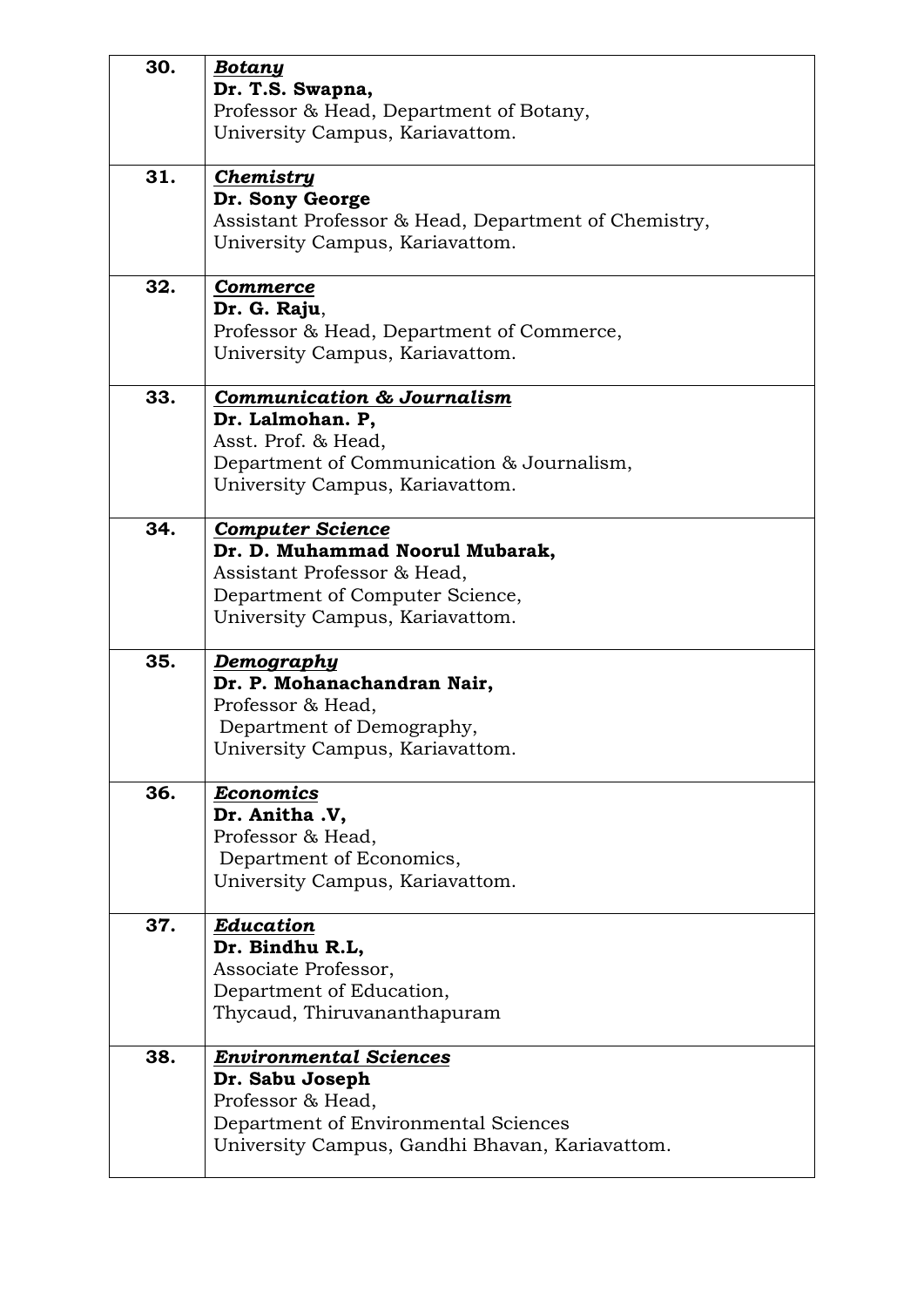| 39. | <b>Futures Studies</b>                                                                           |
|-----|--------------------------------------------------------------------------------------------------|
|     | Dr. K. Sathesh Kumar                                                                             |
|     | Asso.Prof & Head,                                                                                |
|     | Department of Futures Studies,                                                                   |
|     | University Campus, Kariavattom.                                                                  |
| 40. | Geology                                                                                          |
|     | Dr. R.B Binoj Kumar,                                                                             |
|     | Asso. Prof. & Head,                                                                              |
|     | Department of Geology,                                                                           |
|     | University Campus, Kariavattom.                                                                  |
|     |                                                                                                  |
| 41. | German                                                                                           |
|     | Sri. Sreekumar. K. N                                                                             |
|     | Asst. Professor, Head(i/c),                                                                      |
|     | Department of German,                                                                            |
|     | Senate House Campus, Thiruvananthapuram.                                                         |
|     |                                                                                                  |
| 42. | <b>History</b>                                                                                   |
|     | Dr. V. Sathish                                                                                   |
|     | Associate Professor & Head,                                                                      |
|     | Department of History,                                                                           |
|     | University Campus, Kariavattom.                                                                  |
|     |                                                                                                  |
| 43. | <b>Institute of English</b>                                                                      |
|     | Dr. B. S. Jamuna                                                                                 |
|     | Professor & Head,                                                                                |
|     | Institute of English,                                                                            |
|     |                                                                                                  |
|     |                                                                                                  |
|     | Senate House Campus, Thiruvananthapuram.                                                         |
| 44. | <b>Institute of Management in Kerala</b>                                                         |
|     | Dr. Chandrasekhar K. S,                                                                          |
|     |                                                                                                  |
|     | Assistant Professor & Head (i/c),                                                                |
|     | Institute of Management in Kerala (IMK),                                                         |
|     | University Campus, Kariavattom                                                                   |
| 45. | <b>Islamic Studies</b>                                                                           |
|     | Dr. Ampotti A. K.,                                                                               |
|     | Asst. Professor & Head,                                                                          |
|     | Department of Islamic Studies,                                                                   |
|     | University Campus, Kariavattom.                                                                  |
|     |                                                                                                  |
| 46. | Law                                                                                              |
|     | Dr. Sindhu Thulaseedharan                                                                        |
|     | Assistant Professor & Head,                                                                      |
|     | Department of Law,                                                                               |
|     | University Campus, Kariavattom.                                                                  |
|     |                                                                                                  |
| 47. | <b>Library &amp; Information Science</b>                                                         |
|     | Dr. B. Mini Devi,                                                                                |
|     | Assistant Prof. & Head                                                                           |
|     | Department of Library & Information Science,<br>University Library Buildings, Thiruvananthapuram |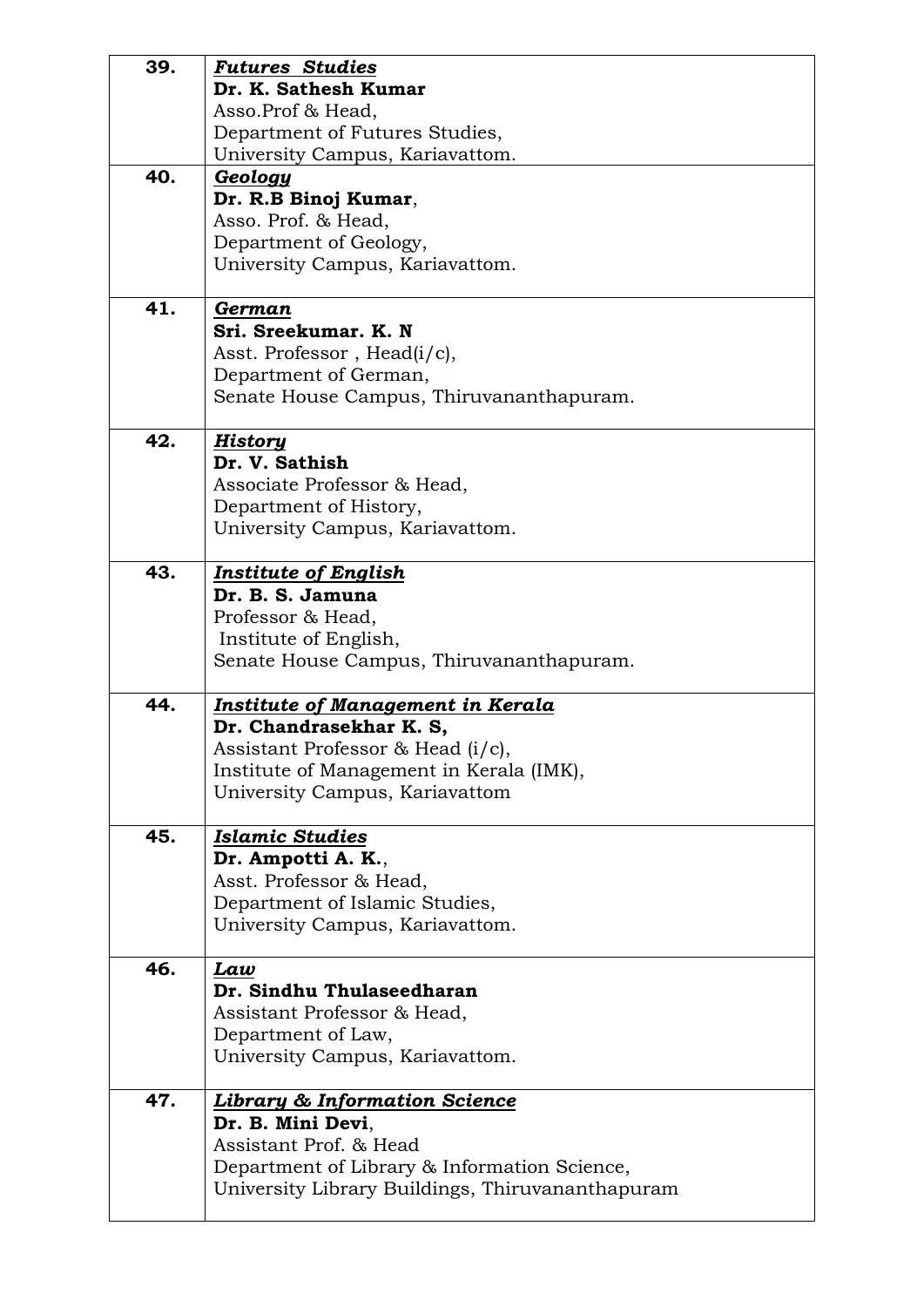| 48. | <b>Linguistics</b><br>Dr. Shanavas S.A.<br>Professor & Head,<br>Department of Linguistics,<br>University Campus, Kariavattom.                                                                       |
|-----|-----------------------------------------------------------------------------------------------------------------------------------------------------------------------------------------------------|
| 49. | <u>Malayalam</u><br>Dr. S. Shifa<br>Professor & Head,<br>Department of Malayalam,<br>University Campus, Kariavattom.                                                                                |
| 50. | <b>Mathematics</b><br>Dr. G. Suresh Singh,<br>Professor & Head,<br>Department of Mathematics,<br>University Campus, Kariavattom.                                                                    |
| 51. | <b>Music</b><br>Dr. Anuradha.V. K,<br>Associate Professor & Head-in-charge,<br>Department of Music,<br>Vazhuthacadu, Thiruvananthapuram                                                             |
| 52. | <b>Nano Science and Nano Technology</b><br>Dr. S. Sankararaman<br>Professor & Head $(i/c)$ ,<br>Department of Nano Science and Nano Technology,<br>University Campus, Kariavattom                   |
| 53. | <b>Opto Electronics</b><br>Dr. K.G. Gopchandran,<br>Professor & Head,<br>Department of Opto Electronics,<br>University Campus, Kariavattom.                                                         |
| 54. | Oriental Research Institute and Manuscripts Library<br>Dr. Rejani. R. S.,<br>Assistant Professor & Head,<br>Oriental Research Institute and Manuscripts Library,<br>University Campus, Kariavattom. |
| 55. | <b>Philosophy</b><br>Dr. Beena Issac,<br>Professor & Head,<br>Department of Philosophy,<br>University Campus, Kariavattom.                                                                          |
| 56. | <b>Physics</b><br>Dr. Sibi. K. S.<br>Assistant Professor & Head,<br>Department of Physics,<br>University Campus, Kariavattom.                                                                       |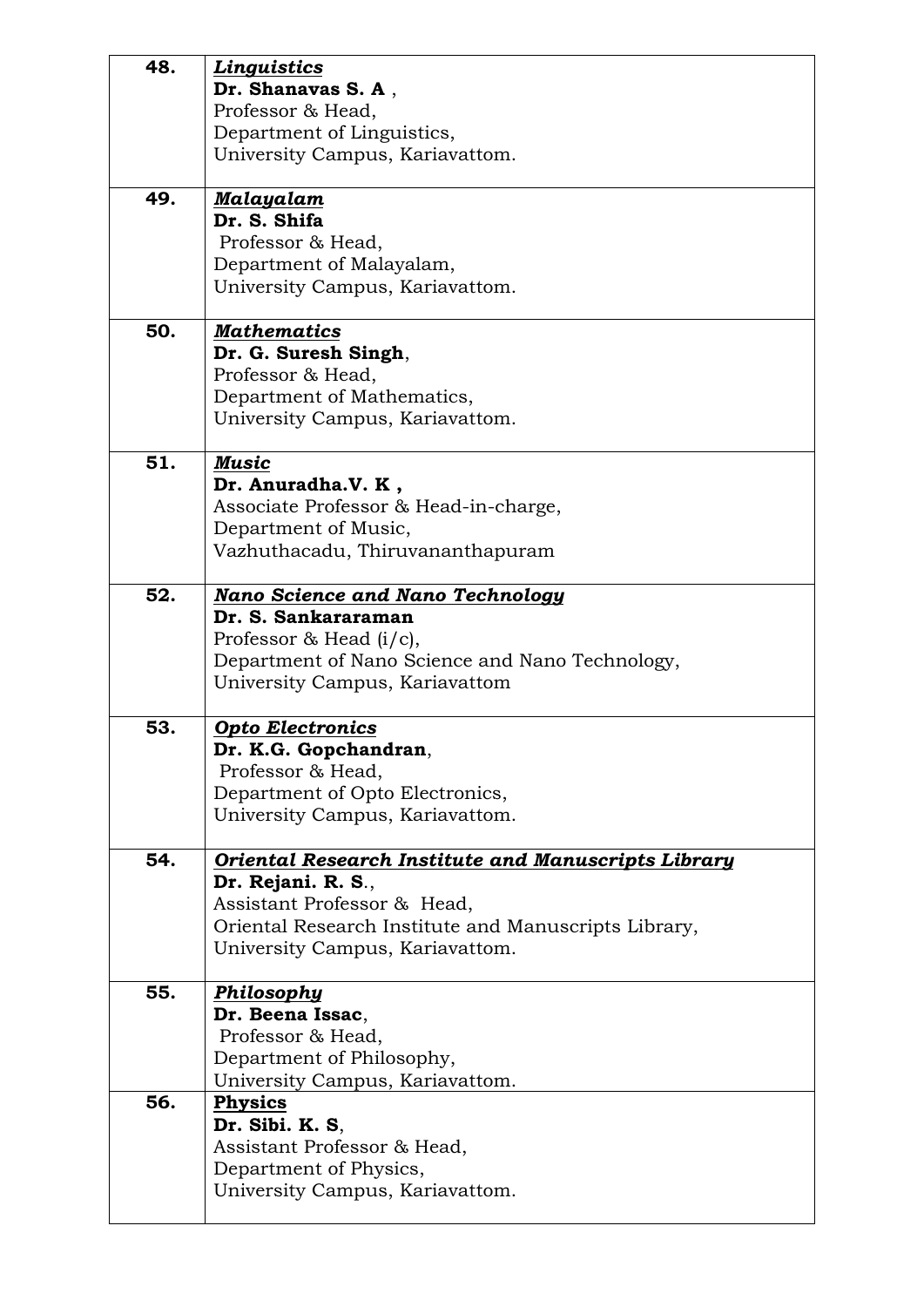| 57. | <b>Political Science</b>                                  |
|-----|-----------------------------------------------------------|
|     | Dr. K.M. Sajad Ibrahim,                                   |
|     | Professor & Head, Department of Political Science,        |
|     | University Campus, Kariavattom.                           |
| 58. | Psychology                                                |
|     | Dr. Jasser. J.                                            |
|     | Assistant Professor& Head, Department of Psychology,      |
|     | University of Kerala, Kariavattom.                        |
| 59. | <b>Russian</b>                                            |
|     | Dr. R. S. Krishnakumar,                                   |
|     | Asst. Professor & Head, Department of Russian,            |
|     | Senate House Campus, Thiruvananthapuram                   |
| 60. | <b>Sanskrit</b>                                           |
|     | Dr. Shaila C. A.,                                         |
|     | Associate Professor & Head, Department of Sanskrit,       |
|     | University Campus, Kariavattom.                           |
| 61. | Sociology                                                 |
|     | Dr. Antony Palackal                                       |
|     | Associate Professor & Head, Department of Sociology,      |
|     | University Campus, Kariavattom.                           |
| 62. | <b>Statistics</b>                                         |
|     | Dr. C. Satheesh Kumar                                     |
|     | Associate Professor & Head, Department of Statistics,     |
|     | University of Kerala, Kariavattom.                        |
| 63. | <b>Tamil</b>                                              |
|     | Dr. Hepsy Rose Mary A,                                    |
|     | Asst. Prof. & Head, Department of Tamil,                  |
|     | University Campus, Kariavattom.                           |
| 64. | <b>Zoology</b>                                            |
|     | Dr. G. Prasad<br>Professor & Head, Department of Zoology, |
|     | University Campus, Kariavattom.                           |
|     |                                                           |
| 65. | <b>School of Distance Education</b>                       |
|     | Dr. Vasantha Gopal,                                       |
|     | Professor & Director,                                     |
|     | School of Distance Education (SDE),                       |
|     | Senate House Campus, Thiruvananthapuram.                  |
| 66. | <b>Computational Biology &amp; Bio-informatics</b>        |
|     | Dr. Achuth Sankar S. Nair,                                |
|     | Professor & Head-in-charge,                               |
|     | Computational Biology & Bio informatics,                  |
|     | University Campus, Kariavattom                            |
|     |                                                           |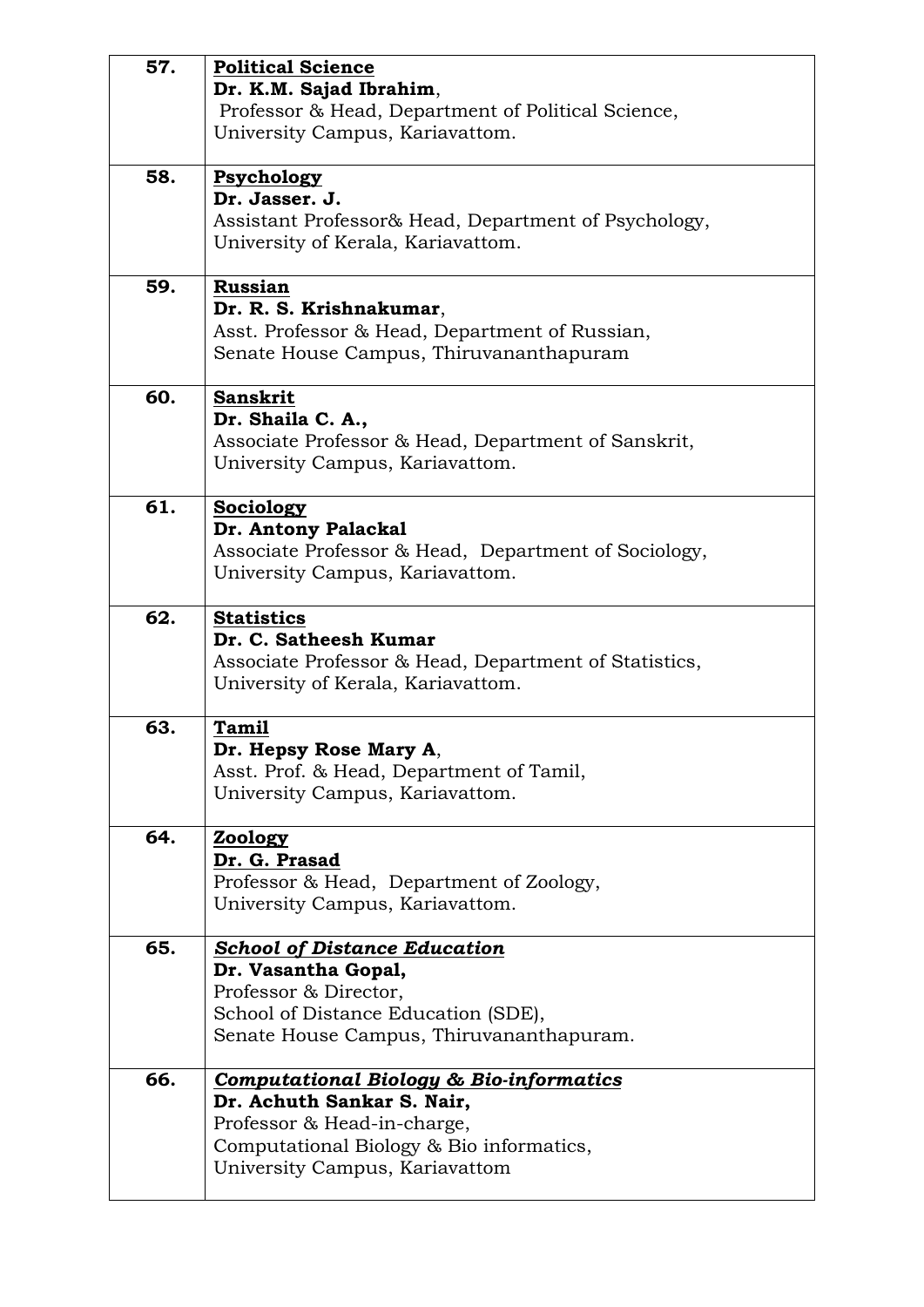| 67. | The Secretary to Government,<br>Higher Education Department or an officer not below the rank of<br>Joint Secretary nominated by him.                                                                |
|-----|-----------------------------------------------------------------------------------------------------------------------------------------------------------------------------------------------------|
| 68. | The Secretary to Government,<br><b>Department of Information Technology</b> or<br>an officer of the Information Technology Department not below the rank<br>of a Joint Secretary, nominated by him. |
| 69. | Dr. S. Nazeeb<br>Assistant Professor,<br>School of Distance Education,<br>University of Kerala                                                                                                      |
| 70. | Sri. Jairaj. J<br>Assistant Professor,<br>Physical Education, Govt.College, Attingal,<br>Thiruvananthapuram                                                                                         |
| 71. | Dr. B. Unnikrishnan Nair<br>Principal, Govt. College,<br>Kariavattom,<br>Thiruvananthapuram                                                                                                         |
| 72. | Dr. Mathew.V<br>Principal<br>St. Michael's College,<br>Cherthala, Alappuzha-688539                                                                                                                  |
| 73. | Dr. M. Vijayan Pillai<br>Associate Professor,<br>Malayalam.NSS College,<br>Nilamel                                                                                                                  |
| 74. | R. Arunkumar<br>Associate Professor,<br>Physical Education<br>K.S.M.D.B College, Sasthamcottah.                                                                                                     |
| 75. | <b>Mohammed Yaseen</b><br>S <sub>2</sub> M.Com Finanace<br>Sree Narayana Guru College Of Advanced Studies,<br>Cherthala                                                                             |
| 76. | R. Rajesh<br>MLA, Nalloorkulathil Kollakadavu .P.O<br>Chenganoor, Alappuzha-690 509                                                                                                                 |
| 77. | <b>B. P Murali</b><br>Member, District Panchayathu,<br>Thiruvananthapuram<br>(Mampazhikathu Veedu, Pullayil.P.O, Kilimanoor, TVPM)                                                                  |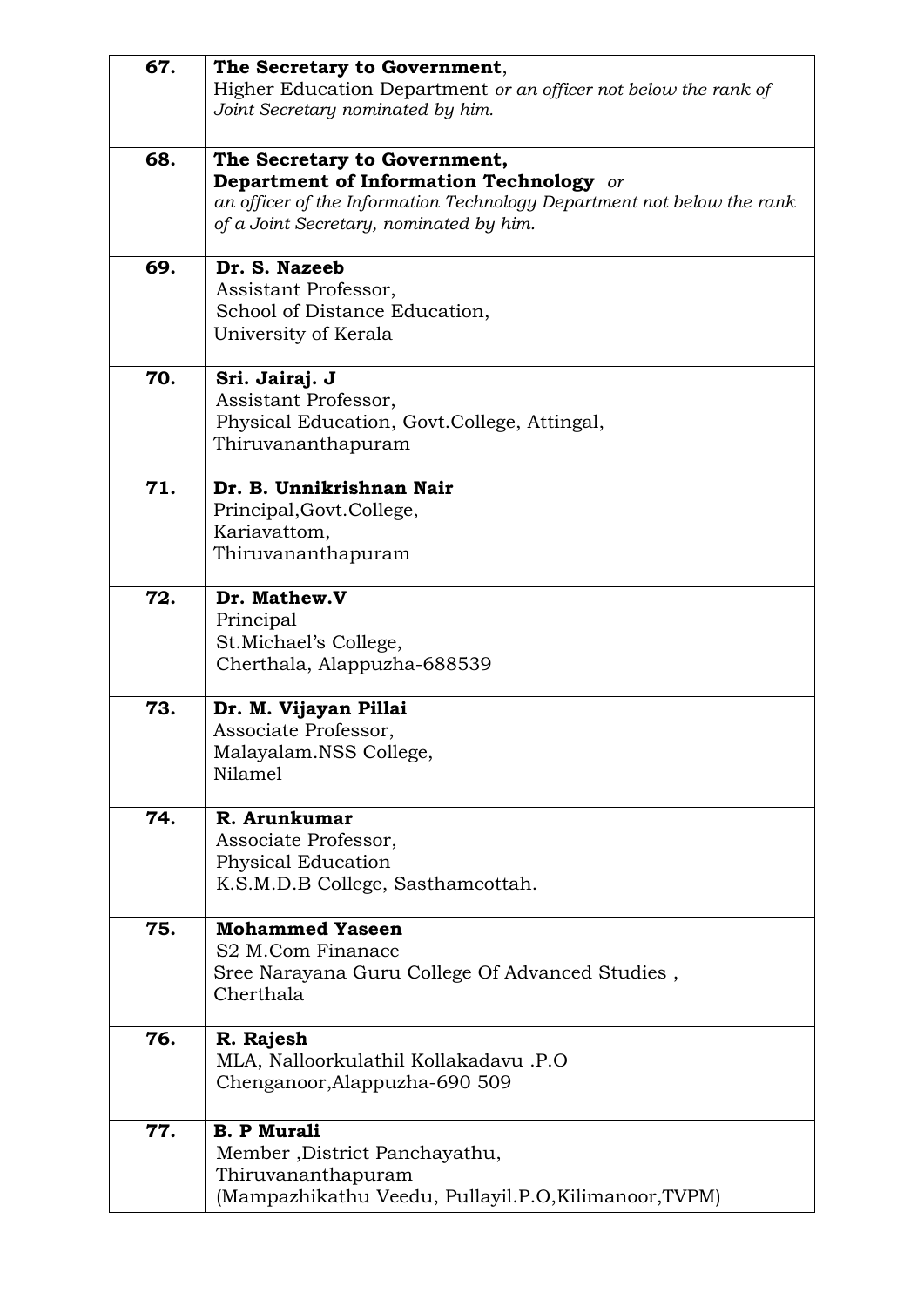| 78. | Viswan Padanilam<br>Member Alappuzha District Panchayath<br>(Noorukodipadeetathil, Padanilam.P.O<br>Alappuzha)                       |
|-----|--------------------------------------------------------------------------------------------------------------------------------------|
| 79. | Bijukumar.G<br>Section Officer(Hr.Gr),<br>Dept of English, University Office,<br>Thiruvananthapuram                                  |
| 80. | Adv. Muralidharan Pillai .G<br>Kizhakkumbhagathu Koivilla,<br>Koivilla .P.O, Kollam-691590                                           |
| 81. | Adv. B.Balachandran<br>Parayattukonam, Pirappancode,<br>Venjaramoodu, Thiruvananthapuram-695607                                      |
| 82. | Adv. K. H. Babujan<br>Abhayam, Ramapuram,<br>Keerikadu, Kayamkulam, Alappuzha                                                        |
| 83. | Dr. K.B. Manoj<br>Mukthi, Maru South<br>Alumkadavu P.O,<br>Karunagapally, Kollam<br>(Principal, Sree Narayana College,<br>Cherthala) |
| 84. | Adv. A. Ajikumar<br>Kollasseril, Kannampally Bhagam<br>Kayamkulam $.P.O$<br>Alappuzha-690502                                         |
| 85. | Smt. Renju Suresh<br>Puthenvila Veedu,<br>Vakkammukku, Alayamon.<br>P.O, Anchal, Kollam-691 306                                      |
| 86. | Prof. K. Lalitha<br>TC 18/514-1, PRA 331-B<br>Aramada .P.O, Punnackamughal,<br>Thiruvananthapuram-695032                             |
| 87. | Dr. L. Thulaseedharan<br>The Principal,<br>S.N.College, Sivagiri,<br>Thiruvananthapuram 695145                                       |
| 88. | Dr. Latheesh D.<br>The Principal,<br>Devaswom Board College,<br>Sasthamcottah - 690 521.                                             |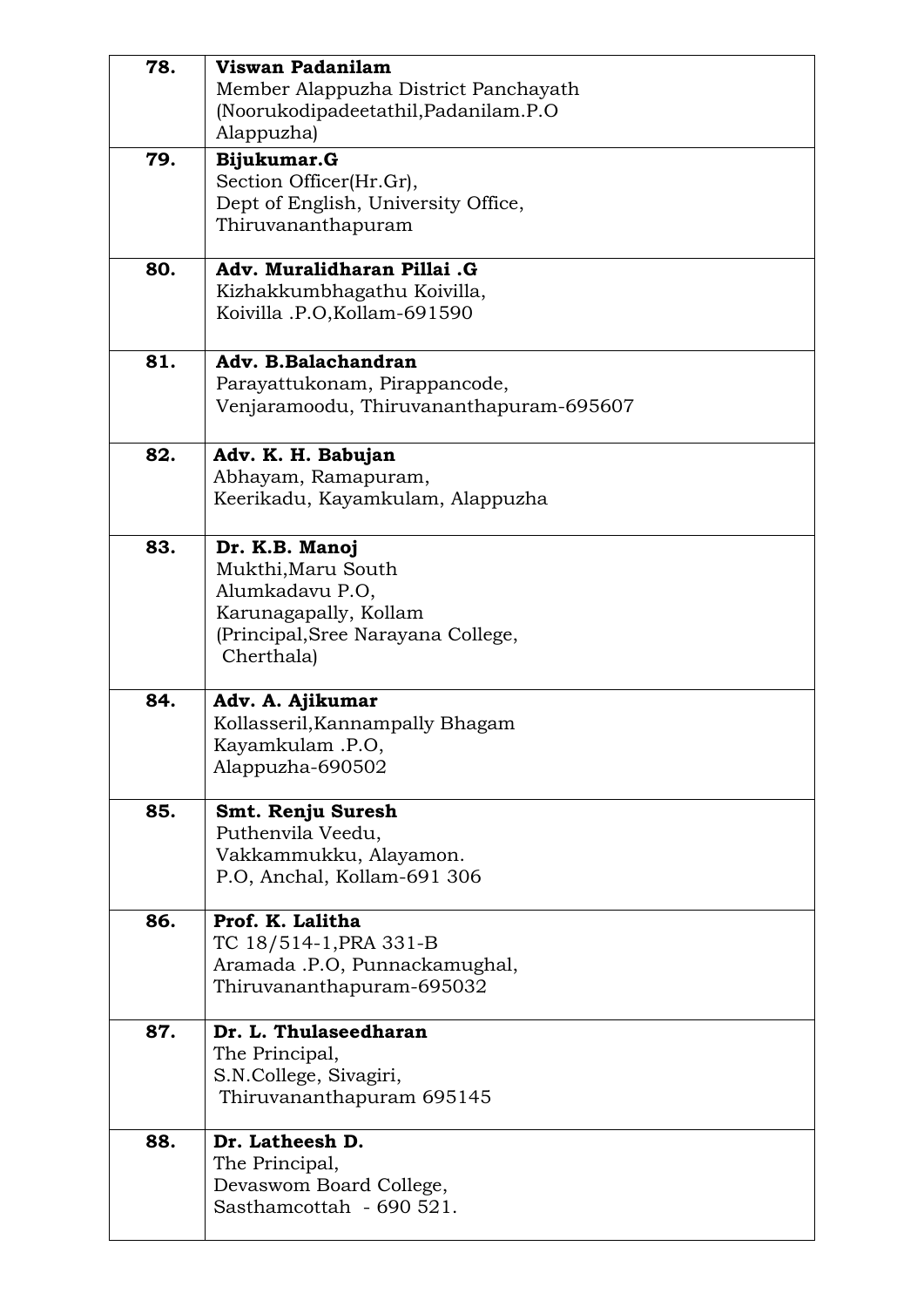| 89. | Sri. Abhayan G. S.<br>Assistant Professor,      |
|-----|-------------------------------------------------|
|     | Department of Archaeology,                      |
|     | University of Kerala, Kariavattom,              |
|     | Thiruvananthapuram.                             |
|     |                                                 |
| 90. | Dr. Pramod Kiran R. B.                          |
|     | Assistant Professor,                            |
|     | Department of Aquatic Biology & Fisheries,      |
|     | University of Kerala, Kariavattom,              |
|     | Thiruvananthapuram.                             |
| 91. | Dr. Anil Chandran S.                            |
|     | Assistant Professor,                            |
|     | Department of Demography, University of Kerala. |
| 92. | Dr. S. Rani                                     |
|     | Associate Professor,                            |
|     | Sree Narayana Training College,                 |
|     | Nedunganda, Thiruvananthapuram.                 |
| 93. | Sri. Suresh S.                                  |
|     | Associate Professor,                            |
|     | Sree Ayyappa College, Thiruvanvandoor.          |
| 94. | Dr. N. Vipinchandran                            |
|     | Associate Professor, Dept. of French            |
|     | Mar Ivanios College,                            |
|     | Thiruvananthapuram.                             |
| 95. | Fr. George Mathew                               |
|     | Assistant Professor,                            |
|     | St. Stephen's College, Pathanapuram.            |
| 96. | Dr. N. Shaji                                    |
|     | Assistant Professor,                            |
|     | Department of Hindi,                            |
|     | SN College, Kollam                              |
| 97. | Dr. S. Prema                                    |
|     | Assistant Professor, Dept. of Linguistics,      |
|     | University of Kerala,                           |
|     | Kariavattom.                                    |
| 98. | Sri. Jino Nainan                                |
|     | Assistant Professor,                            |
|     | Department of Mathematics,                      |
|     | St. Gregorios College, Kottarakkara.            |
| 99. | Dr. S. K. Subhash                               |
|     | Assistant Professor,                            |
|     | S.N College for Women, Kollam.                  |
|     |                                                 |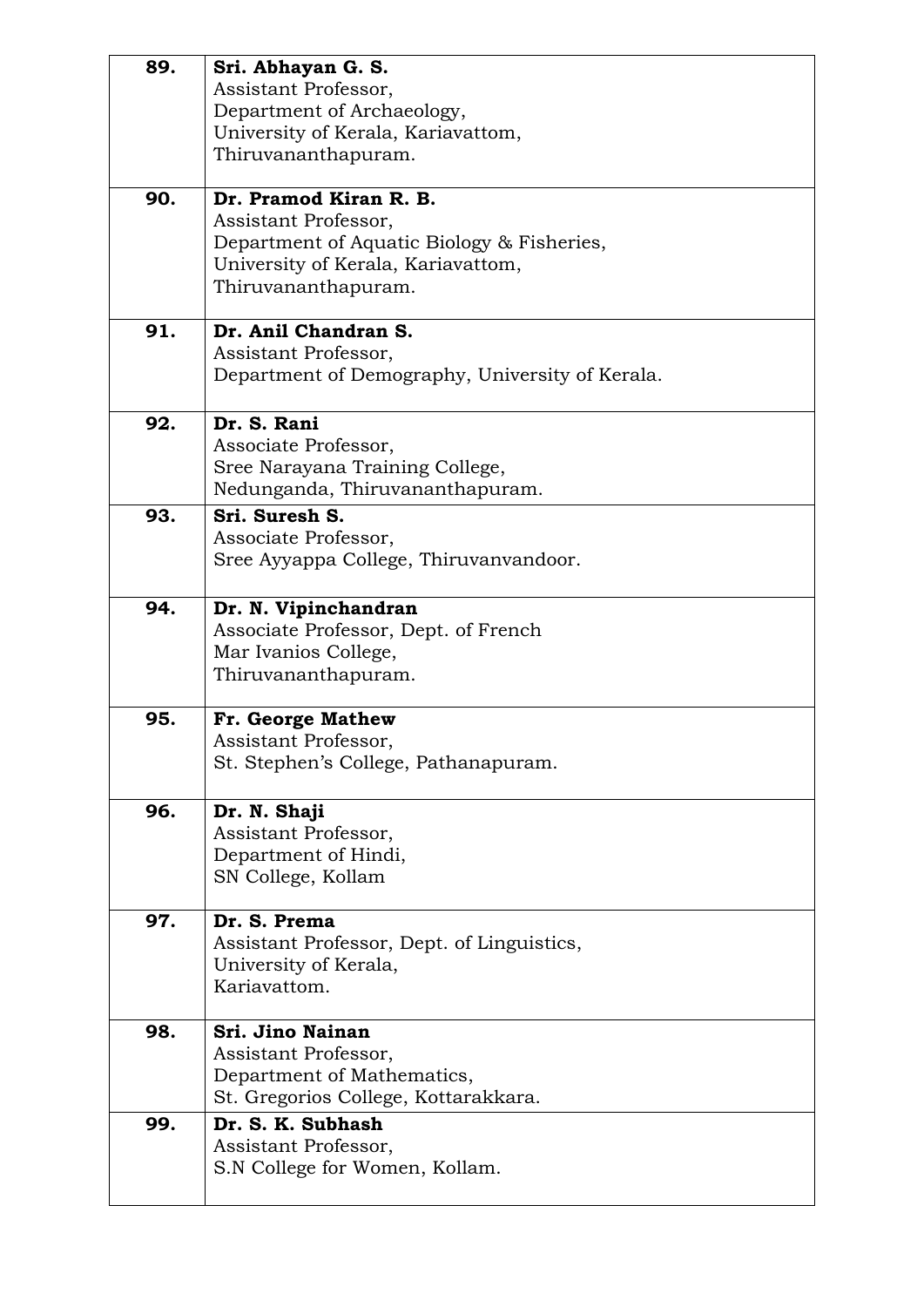| 100. | Sri. Sunil V.T.                                              |
|------|--------------------------------------------------------------|
|      | Assistant Professor,                                         |
|      | Sri Swathi Thirunal Govt. Music College, Thiruvananthapuram. |
|      |                                                              |
| 101. | Dr. Lekshmi R.                                               |
|      | Assistant Professor,                                         |
|      | Govt. College for Women, Thiruvananthapuram.                 |
|      |                                                              |
| 102. | Dr. Sunil John                                               |
|      | Associate Professor,                                         |
|      | G.P.M Govt.College,                                          |
|      | Manjeswaram,                                                 |
|      | Kasargod-671323                                              |
|      |                                                              |
| 103. | Dr. Muhammed Thaha A.                                        |
|      | Assistant Professor,                                         |
|      | Department of Arabic                                         |
|      | MSM College, Kayamkulam                                      |
| 104. | Dr. K.G. Padmakumaran Nair                                   |
|      | HOD/Associate Professor,                                     |
|      | Department of Bio-Chemistry,                                 |
|      | NSS College, Pandalam                                        |
|      |                                                              |
| 105. | Smt. Jairani P. S.                                           |
|      | Assistant Professor,                                         |
|      | Department of Bio-Technology,                                |
|      | Govt. College, Kariavattom.                                  |
| 106. | Dr. S. Anilkumar                                             |
|      | Associate Professor,                                         |
|      | Department of Botany,                                        |
|      | Sree Narayana College,                                       |
|      | Chempazhanthy, Thiruvananthapuram.                           |
|      |                                                              |
| 107. | Dr. P. K. Sreekumar                                          |
|      | Associate Professor,                                         |
|      | Department of Chemistry,                                     |
|      | NSS College, Pandalam.                                       |
| 108. | Dr. V. S. Joy                                                |
|      | Principal                                                    |
|      | Govt Arts & Science College                                  |
|      | Thollanoore, Palakkadu                                       |
| 109. | Dr. Gladston Raj S.                                          |
|      | <b>Assistant Professor</b>                                   |
|      | Department of Computer Science,                              |
|      | Government College, Nedumangad.                              |
|      |                                                              |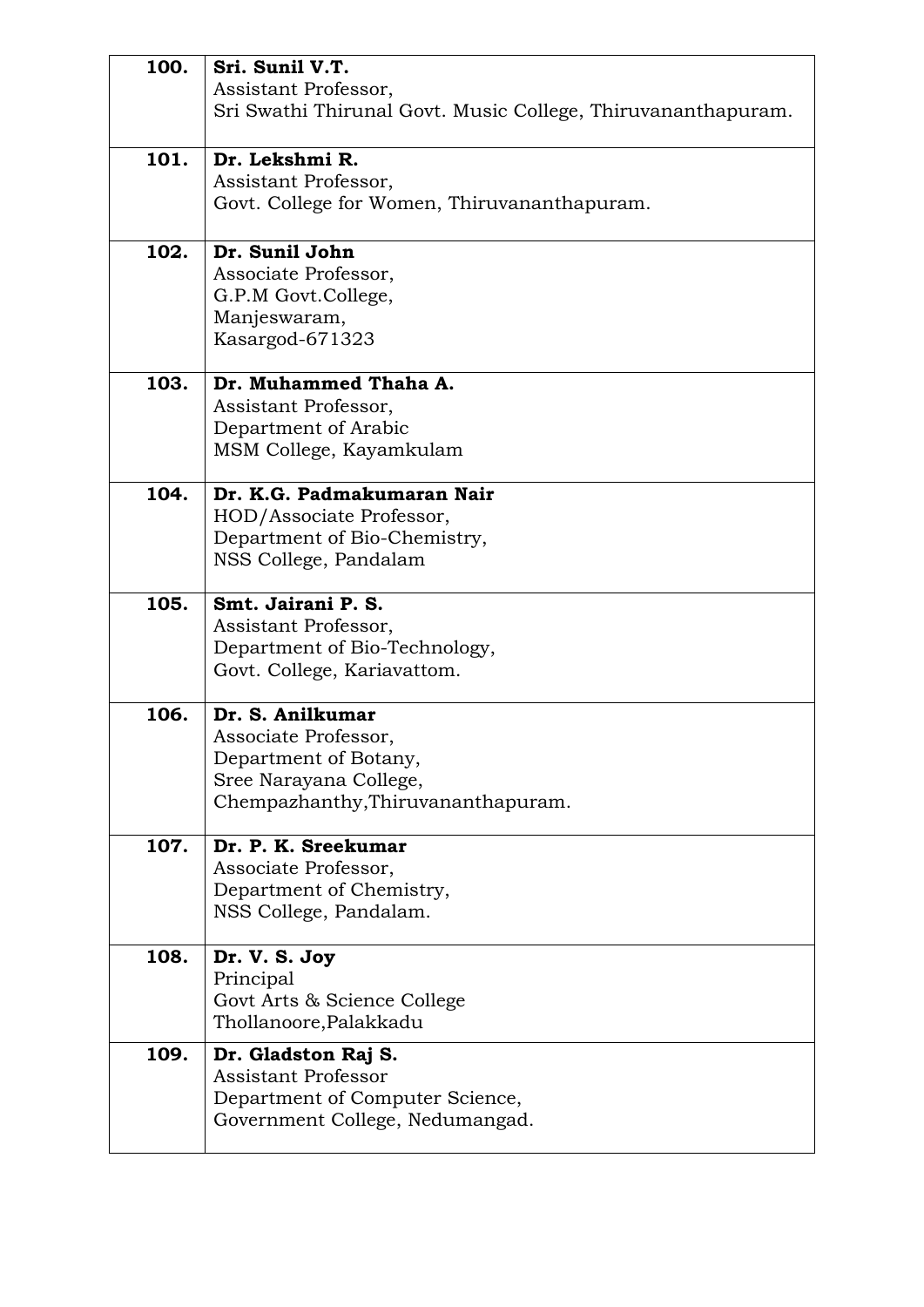| 110.<br>111. | Dr. Abin T. Mathews<br>Assistant Professor,<br>Department of Economics,<br>Government Arts College,<br>Thiruvananthapuram.<br>Sri. R. Indulal |
|--------------|-----------------------------------------------------------------------------------------------------------------------------------------------|
|              | Associate Professor,<br>Department of English,<br>Sanatana Dharma College,<br>Alappuzha.                                                      |
| 112.         | Dr. Jude Immanuel<br>Assistant Professor,<br>Dept of Environmental Science,<br>St. John's College, Anchal.                                    |
| 113.         | Dr. E. Shaji<br>Assistant Professor,<br>Dept. of Geology,<br>University of Kerala,<br>Kariavattom.                                            |
| 114.         | Dr. K. Mani<br>Principal<br>Govt Arts & Science College<br>Kozhinjamppara, Nattukal P.O<br>Palakkad-678554                                    |
| 115.         | <b>Smt. Aswathy Sugunan</b><br>Assistant Professor,<br>Sree Narayana College for Women, Kollam.                                               |
| 116.         | Dr. Venumohan S.<br>Assistant Professor,<br>SDE, University of Kerala.                                                                        |
| 117.         | Sri. A. P. Alavi Bin Mohamed Bin Ahamed<br>Associate Professor,<br>Department of Islamic History,<br>Govt College, Malappuram                 |
| 118.         | Sri. Safi Mohan M. R.<br>Assistant Professor,<br>Govt. Law College, Thiruvananthapuram.                                                       |
| 119.         | Dr. R. Sunilkumar<br>Associate Professor<br>Department of Malayalam, Sree Narayana College, Kollam.                                           |